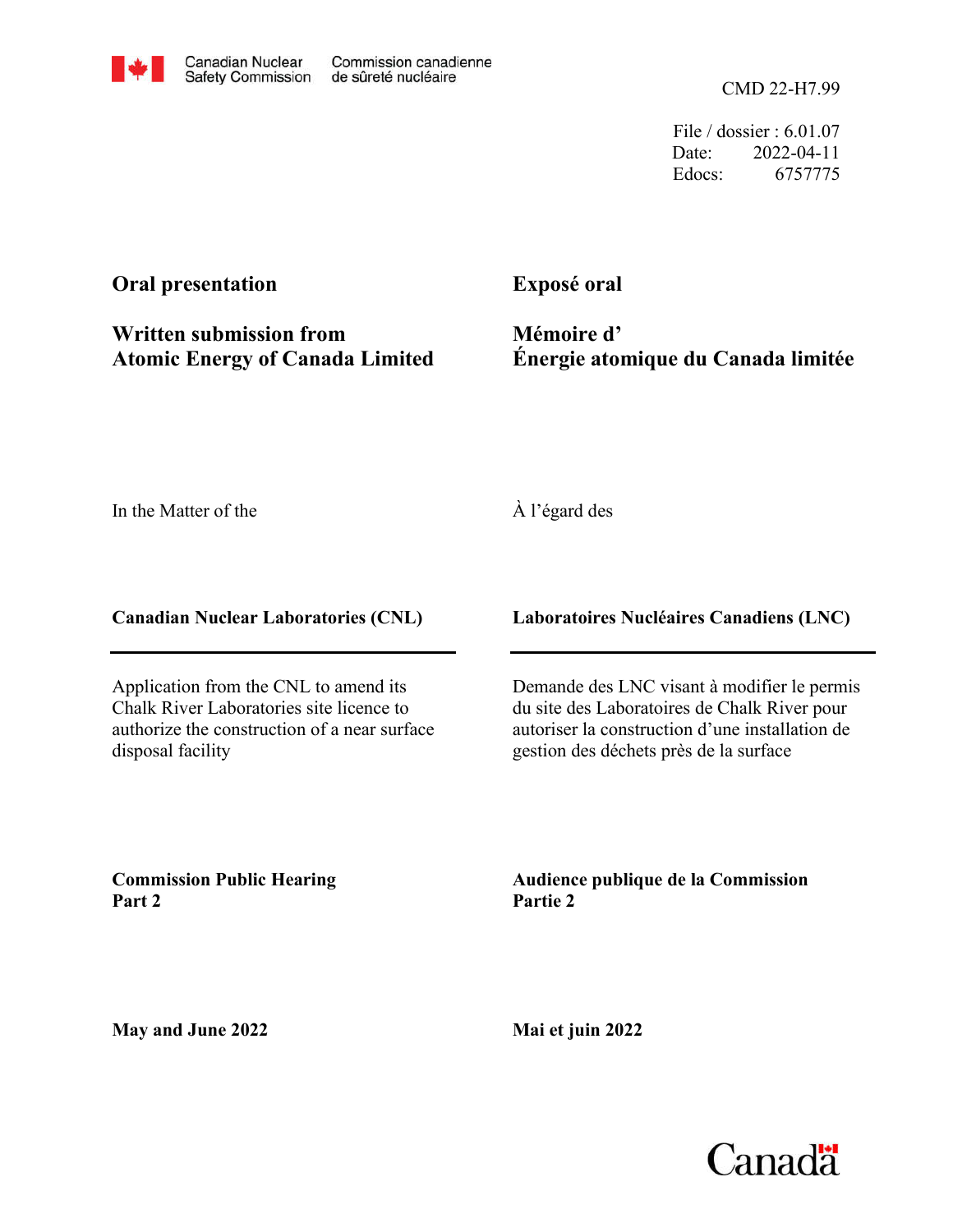



AECL - OFFICIAL USE ONLY À USAGE EXCLUSIF - EACL

2022 April 11 Record Number: DWM-1191345624-7985

CNSC Commission Registrar Canadian Nuclear Safety Commission (CNSC) 280 Slater Street Ottawa, ON K1A 5S9

## **Re: AECL Request to Intervene in Commission Public Hearing for the Application by Canadian Nuclear Laboratories (CNL) to Amend its Chalk River Laboratories Site Licence to Authorize the Construction of a Near Surface Disposal Facility**

Dear CNSC Commission Registrar,

I am reaching out as the President and Chief Executive Officer of Atomic Energy of Canada Limited (AECL) to request intervenor status for AECL at the upcoming hearing, commencing May 31, 2022, regarding the application by Canadian Nuclear Laboratories (CNL) to amend its Chalk River Laboratories site licence to authorize the construction of a near surface disposal facility. As owner of the site and the proposed new facility, AECL has valuable perspectives to bring to the attention of the Commission and wishes to intervene by way of this written submission and an oral presentation / slide deck at the upcoming Commission Hearings. AECL has not received participant funding to present a submission to the Commission.

AECL is a federal Crown corporation with a mandate to enable nuclear science and technology and to protect the environment by fulfilling the Government of Canada's radioactive waste and decommissioning responsibilities. AECL owns the sites and all assets and liabilities carried out under this mandate. Our sites are operated under a Government-owned Contractor-operated (GoCo) model, whereby our contractor, CNL, operates our sites, holds any necessary licences and is the licensee under the Nuclear Safety and Control Act. AECL provides all the necessary funding to CNL in order to carry out these activities for the Government of Canada.

CNL's proposed new facility addresses AECL radioactive waste liabilities. Roughly 95% of the radioactive waste to be emplaced in the proposed near surface disposal facility is AECL-owned waste produced as a result of decades of nuclear science and technology for the benefit of Canadians, with the remaining 5% coming from other Canadian producers, such as hospitals and universities.

Under the GoCo contract arrangement, AECL set the objective for CNL to accelerate the development of a preferred site for low-level waste disposal as well as to present options and a recommendation to AECL for a preferred disposal method that best addresses the needs for low-level waste streams, particularly at Chalk River Laboratories. The expectation set by AECL acknowledged that, following AECL's acceptance of CNL's recommendation, that CNL would present the proposal to the regulatory authority, the Canadian Nuclear Safety Commission, for initiation of the licensing amendment process. As the site owner responsible for the

Atomic Energy of Canada Limited

286 Plant Rd Chalk River, Ontario Canada K0J 1J0 Telephone: 613-589-2085

Énergie atomique du Canada limitée

286 rue Plant Chalk River (Ontario) Canada K0J 1J0 Téléphone: 613-589-2085